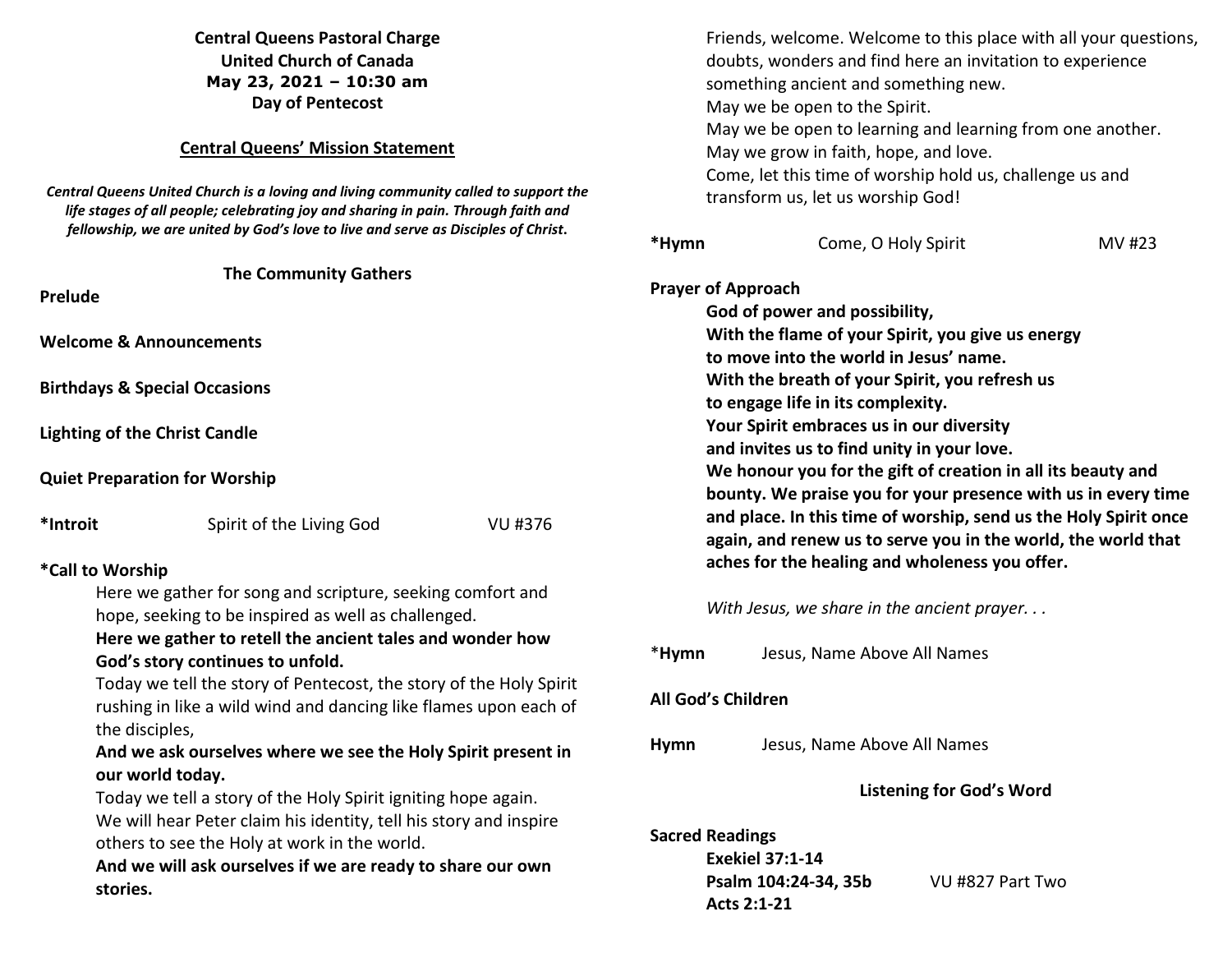| Anthem |  |
|--------|--|
|--------|--|

**Sermon** 

**Reflective Music** 

**Responding to God's Word** 

**Offertory Invitation** 

**Offertory** Your Work, O God, Needs Many Hands VU #537

**\*Presentation of Offering** 

### **\*Offertory Prayer**

**Spirit of love, bless the gifts we offer so that they accomplish surprising things in Jesus' name. Bless our lives, too, so that our words and actions may bear witness to God's great love and mercy each and every day. Amen.** 

### **Prayers of Thanksgiving and Intercession**

| *Hymn                                      | She Comes Sailing on the Wind | VU #380 |  |  |  |  |  |
|--------------------------------------------|-------------------------------|---------|--|--|--|--|--|
| *Blessing                                  |                               |         |  |  |  |  |  |
| *Choral Amen                               |                               |         |  |  |  |  |  |
| *Choral Benediction                        |                               |         |  |  |  |  |  |
| Postlude<br>* Please stand as you are able |                               |         |  |  |  |  |  |
| <b>Ministers</b>                           | All of us                     |         |  |  |  |  |  |
| Clergy                                     | <b>Rev Greg Davis</b>         |         |  |  |  |  |  |
| Office Hours                               | Tuesday, Wednesday & Thursday |         |  |  |  |  |  |
|                                            | $9$ am $-12$ pm               |         |  |  |  |  |  |
| Office Phone                               | 902-964-2291                  |         |  |  |  |  |  |
| Email                                      | minister@cquc.ca              |         |  |  |  |  |  |
|                                            |                               |         |  |  |  |  |  |

| <b>Ministry of Music</b> | <b>Kirk Neville</b>       |
|--------------------------|---------------------------|
| Website                  | https://cquc.ca/index.htm |
| Phone                    | 902-786-9222              |
| Email                    | nevillevurry1@hotmail.com |
| <b>Church Office</b>     |                           |
| <b>Office Hours</b>      | Wednesday & Thursday      |
|                          | $9$ am $-12$ pm           |
| Phone                    | 902-964-2221              |
| Email                    | office@cquc.ca            |

**Warm Welcome to All** – We are glad you are here as a visitor, a seeker,someone looking for a new church home, or as a regular worshiper. All are welcome.

**Today's Bulletins** are placed in loving memory of Coltin Daniel Leveillee (January 15,1989 – May 25, 1989). Presented by Kim Rodd, Suzanne and Harvey Silliphant and Nancy Richard.

### **Life and Work of Our Church**

**Greg's Office Hours:** Tuesday, Wednesday and Thursday from 9 am – 12 pm. If anyone is in the hospital or would like a visit from Greg, please call him at 902-964-2291. If you wish to meet with Greg outside the scheduled hours, please call 902-964-2291 or email minister@cquc.ca for an appointment.

**In-Church Services:** Registration is **required**. To registration, please call 902-964-2221 or email office@cquc.ca. Masks **are required**. If you are registering **after 12 pm Thursday**, please text or call Velda at 902-940- 7674.

**E-Transfers** – Central Queens United Church is now set up to accept E-Transfers. If you wish to give your offerings through E-Transfer, please send via email to veldabertram@gmail.com.

**Food Bank** –Please remember to continue your support for the Food Bank with non-perishable food items. You can drop them off any Sunday or during the week in the wooden box at the church entrance.